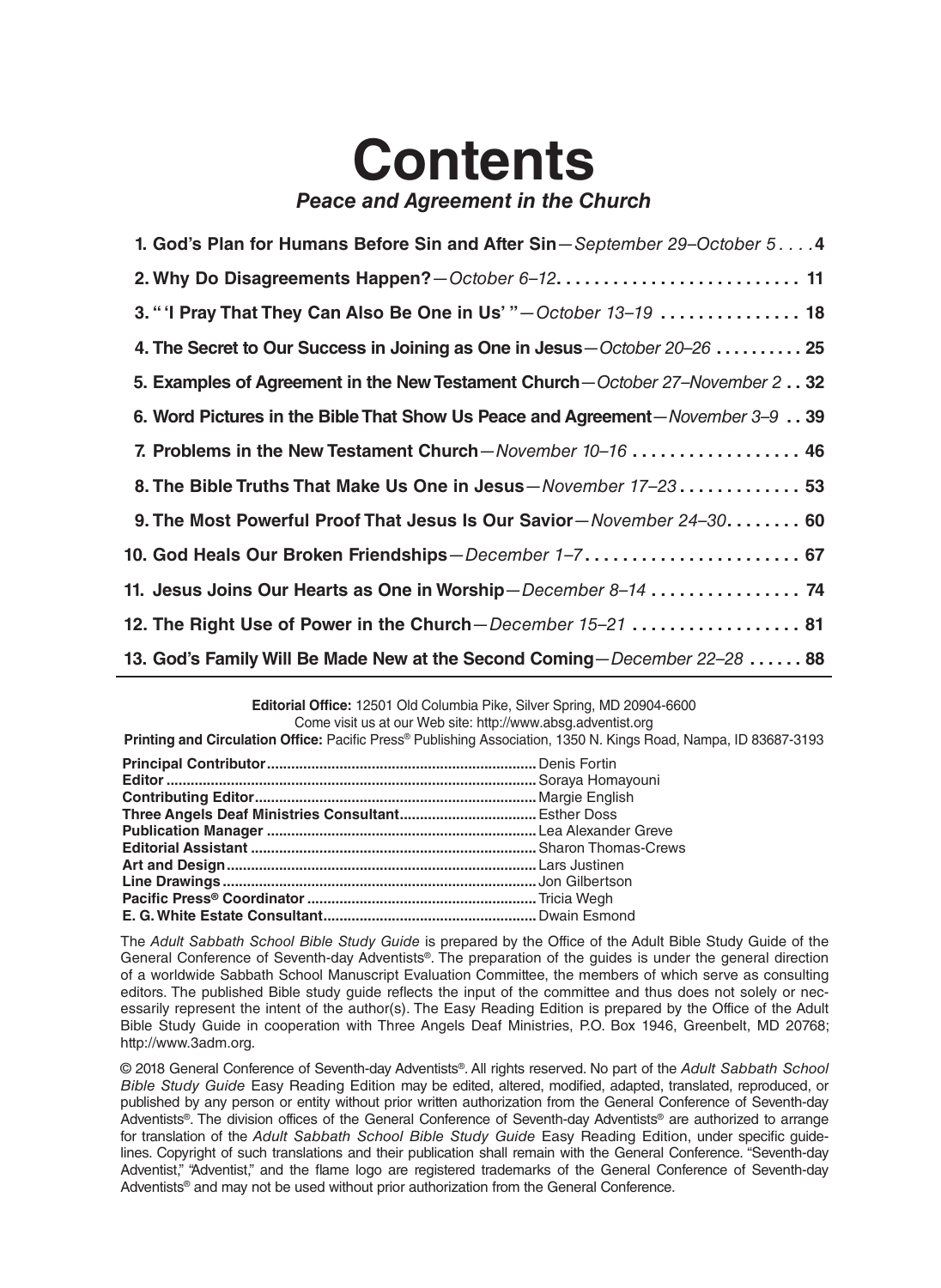## *Introduction*



**Jesus Joins His People in One Heart and Mind**

The church is God's family on earth. The members of God's church serve Him together. God's church studies and worships together too. The church looks to Jesus. He is its leader and Savior. God chose the church to take the together. God's church studies and worships together too. The church looks to Jesus. He is its leader and Savior. God chose the church to take the Good News about Jesus to everyone on earth.

Let us look at Basic Belief Number 12 of the Seventh-day Adventist Church: "The church is a community of believers. These believers accept Jesus as their Lord and Savior. Just as God chose Israel to be His people in Old Testament times, God also chose His church to be His special people in New Testament times. He separated His church from all other people groups on this earth. That is the reason why we join with each other in worship and in friendship. Because God chose us, we join with each other to study the Bible and to celebrate the Lord's Supper. Because we are God's church, we join with each other to serve the people on this earth and to share the Good News about Jesus worldwide."—*Seventh-day Adventists Believe* (Boise, ID: Pacific Press® Publishing Association, 2005), page 163, adapted.

But what does "church" mean to us as Seventh-day Adventists? Who belongs to the church? The answers to these questions depend on our meaning of the word "church."

Yes, a church is a local community of believers. They believe in Jesus. They obey His law. They worship and serve God together. A church can meet in people's homes or in larger meeting places (Romans 16:10, 11). By church, we also mean the building where Christians meet for worship. But there is much more to the meaning of the word "church." The church is about people, not just buildings.

In the New Testament, the church sometimes can be a group of believers who live in a certain area or part of a country. So, when Paul talks about the church in Galatia, he is really talking about many local church groups in towns and villages in that area (Galatians 1:2; read also 1 Peter 1:1). A church also can be the name we use for different Christian churches. The Lutheran Church is one example.

The church also is God's people from all over the earth. Jesus has loyal followers in different Christian churches. Many of these people will join with God's end-time people